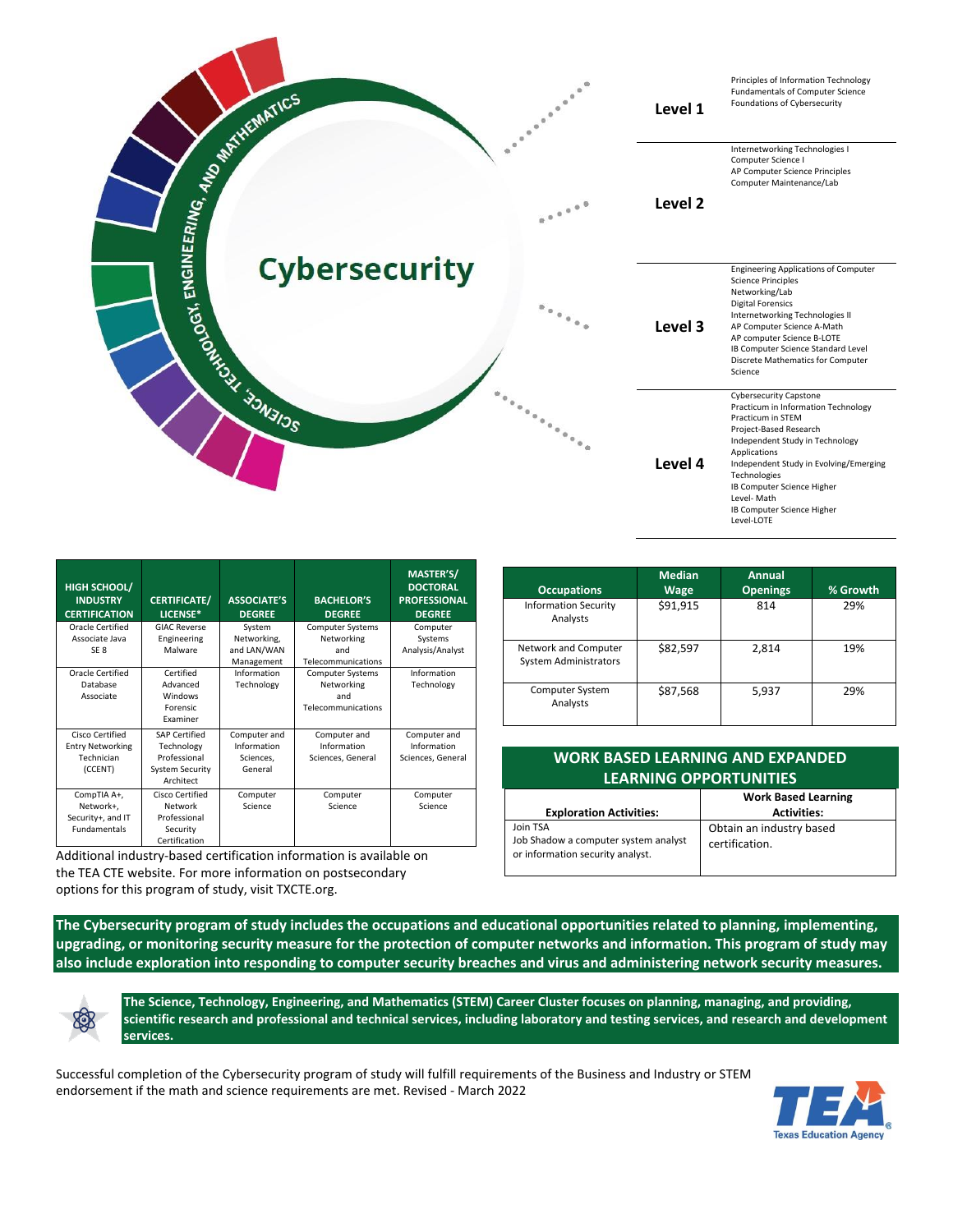## **COURSE INFORMATION**

| <b>COURSE</b><br><b>NAME</b>                                             | <b>SERVICE ID</b>                           | <b>PREREQUISITES (PREQ)</b><br><b>COREQUISITES (CREQ)</b> | Grade     |
|--------------------------------------------------------------------------|---------------------------------------------|-----------------------------------------------------------|-----------|
| Principles of Information<br>Technology                                  | 13027200 (1 credit)                         | None                                                      | $9 - 10$  |
| <b>Fundamentals of Computer</b><br>Science                               | 03580140 (1 credit)                         | None                                                      | $9 - 12$  |
| Foundations of Cybersecurity                                             | 03580850 (1 credit)                         | None                                                      | $9 - 12$  |
| Internetworking<br>Technologies I                                        | N1302803 (1 credit)                         | None                                                      | $10 - 12$ |
| Computer Science I                                                       | 03580200 (1 credit)                         | PREQ: Algebra I                                           | $9 - 12$  |
| Computer Maintenance/Lab                                                 | 13027300 (1 credit)<br>13027310 (2 credits) | PREQ: Principles of Information<br>Technology             | $10 - 12$ |
| <b>Engineering Applications of</b><br><b>Computer Science Principles</b> | N1303772 (1 credit)                         | None                                                      | $10 - 12$ |
| Networking/Lab                                                           | 13027400 (1 credit)<br>13027410 (2 credits) | None                                                      | $10 - 12$ |
| <b>Digital Forensics</b>                                                 | 03580360 (1 credit)                         | None                                                      | $9 - 12$  |
| Internetworking<br>Technologies II                                       | N1302804 (1 credit)                         | PREQ: Internetworking<br>Technologies I                   | $11 - 12$ |
| AP Computer Science<br>Principles                                        | A3580300 (1 credit)                         | None                                                      | $9 - 12$  |
| <b>Discrete Mathematics for</b><br><b>Computer Science</b>               | 03580370 (1 credit)                         | PREQ: Algebra II                                          | $11 - 12$ |
| <b>IB Computer Science Standard</b><br>Level                             | I3580200 (2 credits)                        | None                                                      | $9 - 12$  |
| AP Computer Science-<br><b>MATH</b>                                      | A3580110 (1 credit)                         | None                                                      | $9 - 12$  |
| AP Computer Science-LOTE                                                 | A3580120 (1 credit)                         | None                                                      | $9 - 12$  |